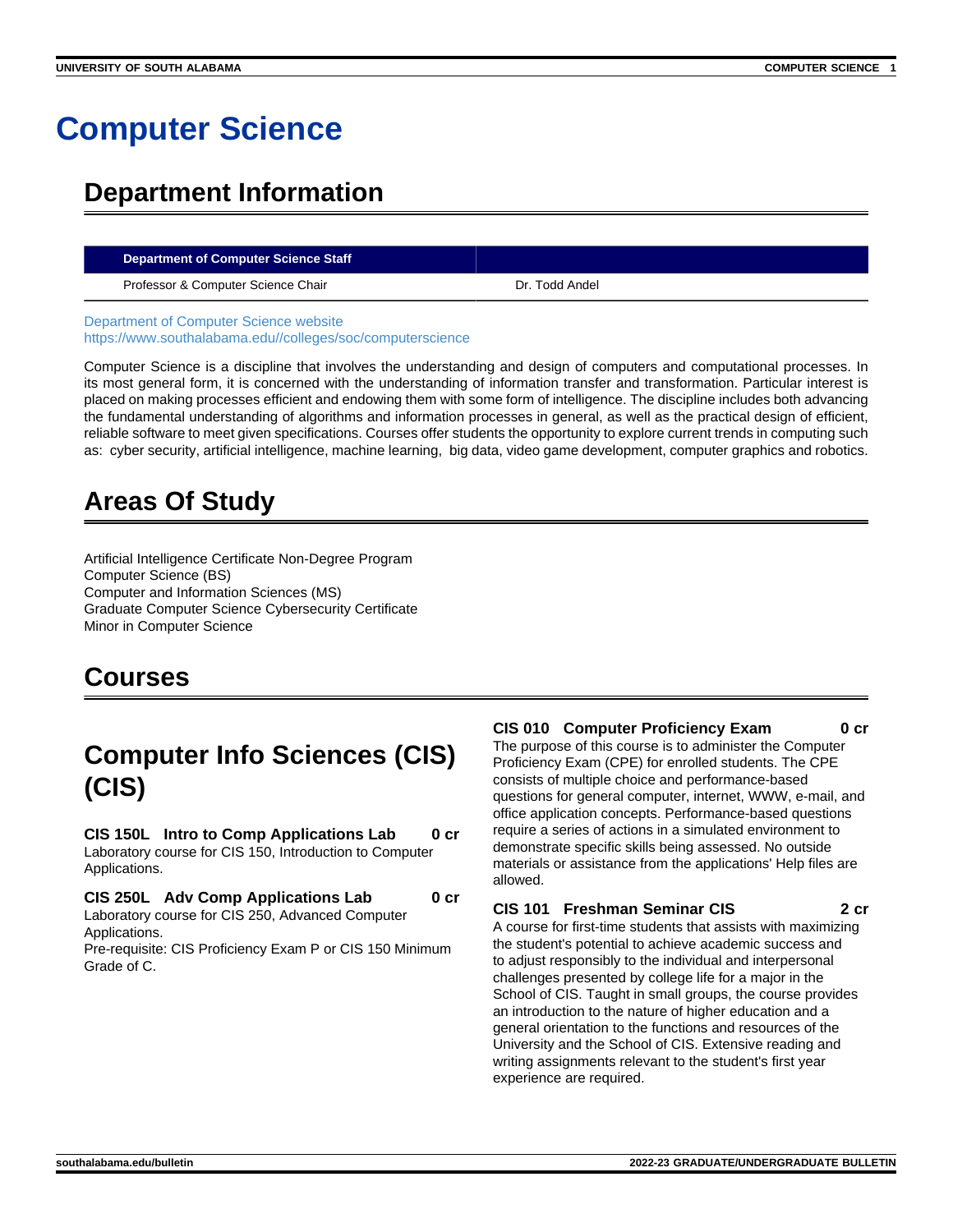#### **CIS 110 Intro to Comp-Info Sciences 3 cr**

An introduction to information technology using a programming language to study applications in text searching, in real-time 3-D animation, and in sound production. A discussion of the social, ethical, economic, and philosophical implications of computing.

#### **CIS 115 Beginning Programming 4 cr**

A first course in programming using a visual, event-driven programming language. Coverage includes algorithmic problem solving, fundamentals of programming, procedures, decisions, repetition, and arrays.

Pre-requisite: MyMathTest 080 or ACT Math 23 or (MA 112 Minimum Grade of C or MA 171 Minimum Grade of C) or MA 267 Minimum Grade of C or (MA 125 Minimum Grade of C or MA 132 Minimum Grade of C).

#### **CIS 140 Intro to Tech for Healthcare 3 cr**

This course is designed to provide a broad-based introduction to the use of computers and productivity software technologies for healthcare providers. Topics to be covered include use of a current Operating System and basic file management; the fundamentals of word processing, spreadsheet and graphics-based presentation software; basic image management related to documents and reports; as well as electronic health records systems. Other topics covered include information assurance, protecting patient privacy, social networks, computing safety, and professional coping skills.

### **CIS 150 Intro to Computer Applications 3 cr**

This course is designed to provide a broad based introduction to the use of computers and productivity software technologies. Topics to be covered include: use of a current Operating System and basic file management; the fundamentals of word processing, spreadsheet and graphics-based presentation software; and basic image management related to documents and reports. Other topics covered include information assurance and computing safety as related to PC/Internet usage.

# **CIS 190 Special Topics- 1 TO 3 cr**

Selected topics in computer and information sciences. Requires permission of Specialization Coordinator.

# **CIS 210 Intro to C++ Programming 3 cr**

Introduction and fundamentals of C++ programming, input-output operations, variables, data types, arithmetic expressions, control statements, looping, functions, arrays, pointers, strings, structures, and abstract data types. Pre-requisite: MA 125 Minimum Grade of C. MA 125 can be taken concurrently with this course.

# **CIS 211 Advanced C++ Programming 1 cr**

Advanced concepts in C++ programming, constructors, destructors, classes and operation overloading. Pre-requisite: (CIS 121 Minimum Grade of C or CIS 210 Minimum Grade of C).

#### **CIS 227 Numerical Computation I 3 cr** Floating point numbers, representation, and errors; software

tools for scientific computing; elementary problems in scientific computing. Pre-requisite: MA 126 Minimum Grade of C or MA 233

Minimum Grade of C.

# **CIS 235 Programming Language Seminar 3 cr**

Fundamentals of syntax and style for a relevant, or current programming language. Includes application development in that language. Recommended: Knowledge of a programming language.

### **CIS 250 Advanced Comp Applications 3 cr**

This course is designed to provide continuing, advanced coverage of productivity software technologies. Topics to be covered in depth include: fundamental and advanced features of spreadsheet and database management software. Other topics covered include information assurance and computing safety as related to PC/Internet usage.

Pre-requisite: CIS 150 Minimum Grade of C or CIS Proficiency Exam P or CIS 010 Minimum Grade of S.

# **CIS 300 Information Tech in Society 1 cr**

A discussion of personal, local, national, and global impact of information technology on ethical, legal, and social issues. Requires Junior standing in the School of Computing.

# **CIS 321 Data Comm and Networking 3 cr**

An introduction to data communications, computer networking and network operating systems. Topics include: basic concepts of data transmission, network architectures, communications devices, and communication protocols. Pre-requisite: ISC 245 Minimum Grade of C or ITE 271 Minimum Grade of C or CIS 120 Minimum Grade of C or CSC 120 Minimum Grade of C.

#### **CIS 324 Database Design-Dev-Mgt 3 cr** Analysis, design, and development of desktop database systems. Coverage of normalization concepts, DBMS

models, E-R/Semantic modeling, and query processing. Pre-requisite: ( (MA 112 Minimum Grade of C or MA 171 Minimum Grade of C) or (MA 120 Minimum Grade of C or MA 287 Minimum Grade of C) or MA 267 Minimum Grade of C or (MA 125 Minimum Grade of C or MA 132 Minimum Grade of C) or ACT Math 23 ) or MyMathTest 080 and (ISC 245 Minimum Grade of C or ITE 271 Minimum Grade of C) or (CSC 121 Minimum Grade of N or CIS 121 Minimum Grade of C).

# **CIS 401 Accelerated Programming 3 cr**

This course presents programming concepts in an accelerated manner. Coverage includes ADT's, Classes and Class Libraries, and simple data structures such as linked lists, stacks, queues. Laboratory assignments will be done in a high level, object-oriented language. This course does not count towards a graduate degree in CIS. Requires prior programming experience and permission of Coordinator.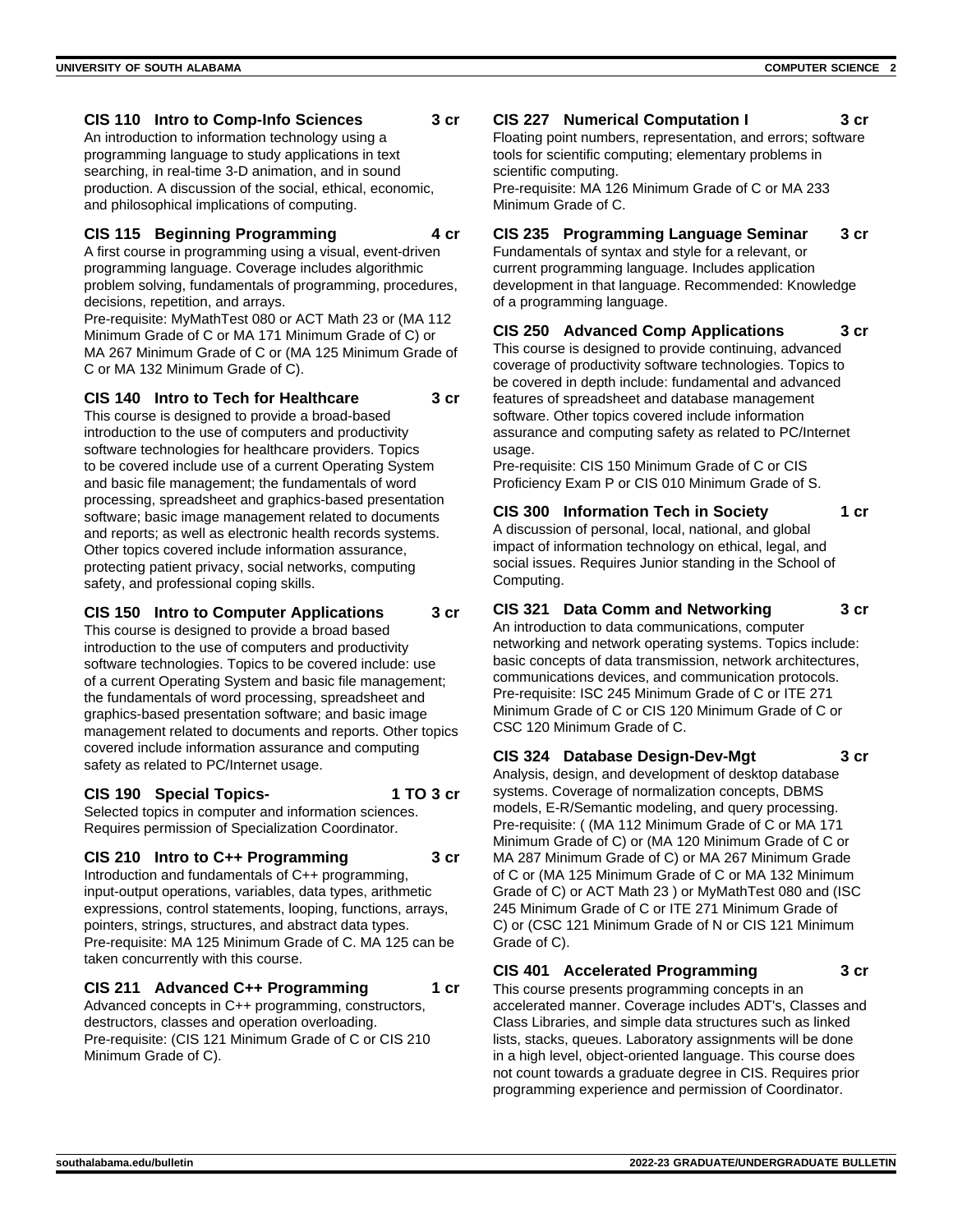#### **CIS 402 Accelerated OS-Comp Arch 3 cr**

This course presents computer architecture and operating systems concepts in an accelerated manner. Coverage includes machine and assembly languages, functioning of a simple processor, machine level data flow, microprogramming, I/O, interrupts and processing drivers, memory management, dynamic process scheduling, and multi-tasking. This course does not count toward a graduate degree in CIS. Requires prior programming experience desired and permission of Coordinator.

#### **CIS 403 Accelerated Data-File Structs 3 cr**

This course applies advanced programming concepts and techniques to data structures such as linear and linked list trees, records, files, and database. Sequential and random access file processing methods; searching and sorting methods. Laboratory assignments will be done in a highlevel, object-oriented language. This course does not count toward a graduate degree in CIS.

Pre-requisite: CIS 121 Minimum Grade of B or CIS 123 Minimum Grade of B or CIS 142 Minimum Grade of B or CIS 401 Minimum Grade of B or CIS 501 Minimum Grade of B.

#### **CIS 439 Windows Programming 3 cr**

This course continues and expands the study of programming begun in either ITE 285 or CIS 121. Concepts previously learned are extended to application programming in the windows (GUI) environments. Students will make use of the OLE, DDE, API features of windows in programming projects. Students will write and use their own DLL's in producing user interfaces and applications projects. Pre-requisite: CIS 230 Minimum Grade of C or CIS 263 Minimum Grade of C or ITE 285 Minimum Grade of C or ITE 451 Minimum Grade of C or Computer Science Graduate 030 .

#### **CIS 490 CIS Sp Top - 3 cr**

Advanced selected topics in computer and information sciences. Requires permission of the specialization coordinator.

Pre-requisite: Computer Sci Prof Component 30

#### **CIS 494 Directed Studies 1 TO 3 cr**

May be taken for a maximum of six credits, only three of which may be applied to the CIS major or minor. Requires permission of the specialization coordinator.

#### **CIS 496 CIS Internship 0 TO 3 cr**

CIS internship program is designed to give advanced students practical experience in the computer industry. Students will work on sponsored projects with faculty advisors. Credit may apply to degree with approval of the dean. Requires GPA 2.75 or higher and permission of the Dean.

# **CIS 497 Senior Capstone Experience-W 3 cr**

A comprehensive team project will be completed and documented. Writing assignments will reinforce the importance of life-long learning, leadership skills, and the ethical issues of computing as well as appropriate resume and job application cover letter creation. Oral and written reports will be required. This course is to be taken the final semester of the student's degree program. Requires application for graduation filed the semester before registering for the course. Completion of the following courses according to major: Computer Science-CSC 333 and CSC 340; Information Systems-ISC 360; Information Technology-ITE 370.

Co-requisite: CIS 498

Pre-requisite: (EH 372 Minimum Grade of C or EH 373 Minimum Grade of C) and (CSC 333 Minimum Grade of C and CSC 340 Minimum Grade of C) or ISC 360 Minimum Grade of C or ITE 370 Minimum Grade of C.

#### **CIS 498 CIS Senior Seminar 0 cr**

A series of mini-seminars designed to prepare graduating seniors for transition to professional careers in computing or graduate study and to assess student learning outcomes in the curriculum. Mini-seminars would include, but would not be limited to: resume development, interviewing tips and techniques, career planning, professionalism and ethics in the workplace, and advanced graduate study and professional development. Each student will be required to complete one or more senior exit exams and a senior exit survey. Prerequisite: Computer Science: CSC 331; Information Systems: ISC 360; Information Technology: ITE 370.

#### Co-requisite: CIS 497

Pre-requisite: CIS 497 Minimum Grade of C and (CSC 331 Minimum Grade of C or ISC 360 Minimum Grade of C or ITE 370 Minimum Grade of C). CIS 497 can be taken concurrently with this course.

#### **CIS 499 CIS Senior Honors Project - H 3 TO 6 cr**

Under the advice and guidance of a faculty mentor, honors students will identify and carry out a research project, relevant to the field of computing, that will lead to a formal presentation at the annual Honors Student Colloquium. The senior honors project will be judged and graded by three faculty chaired by the honors mentor. This course is required for Honors recognition and may be repeated for up to 6 credit hours. Requires completion of an approved project prospectus and permission of the appropriate Coordinator.

Pre-requisite: Computer Sci Prof Component 30

# **CIS 518 CIS Research Methodologies 3 cr**

A review of computer and information science literature and research topics. Techniques for defining research goals will be described. Students will be expected to identify a research area and conduct a complete review of the literature.

Pre-requisite: CSGR Prof Component Eligible P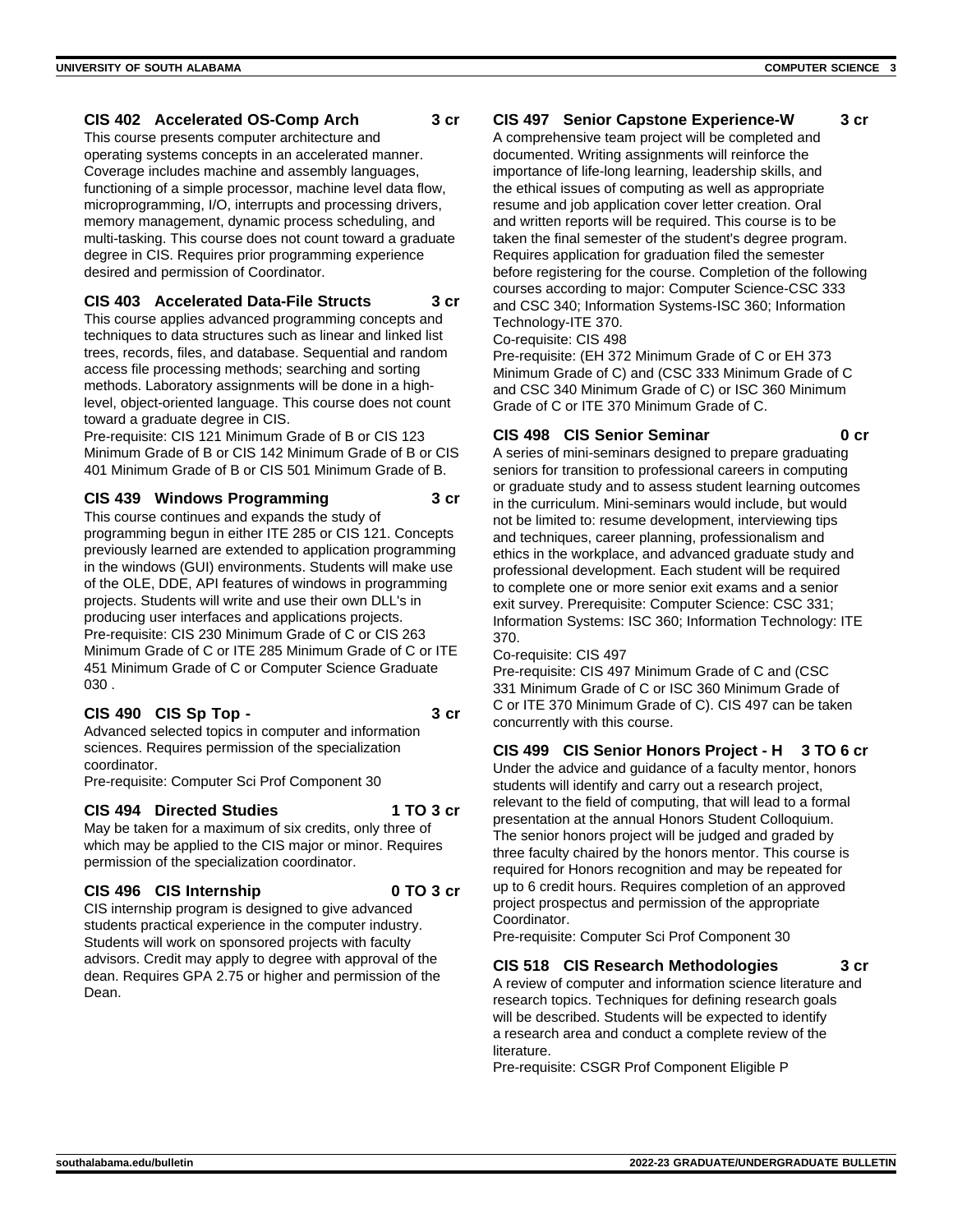#### **CIS 530 Information Assurance/IT Audit 3 cr**

This course covers the understanding and managing of risks and threats to information and information systems. This includes protecting and defending information and information systems by ensuring through authorization and other means concepts such as accessibility, secrecy, reliability, and authentication.

Pre-requisite: CSGR Prof Component Eligible P

#### **CIS 535 Digital Forensic Analysis 3 cr**

This course provides students with advanced tools, techniques, and methodologies for accumulating, securing, analyzing, managing, and reporting evidence related to a forensics examination. The professional communication and presentation of the results of forensic investigations will be emphasized.

Pre-requisite: CSGR Prof Component Eligible P

#### **CIS 538 OS Concepts and Security 3 cr**

This course examines the concepts of operating systems such as memory and virtual memory management, as well as processor, process, device, and file management. Topics include the management and organization of network operating systems and operating system security and ethics. Students will manage, configure, and secure operating systems such as Windows, Unix, and Linux in laboratory environments.

Pre-requisite: CSGR Prof Component Eligible P

#### **CIS 539 Windows Programming 3 cr**

The practice and principles of developing interactive desktop computer applications. Aspects to be covered will include graphical user interface; use of sophisticated widget, container, and utility libraries; event-driven programming; two-dimensional graphics; in-memory database; and deployment.

Pre-requisite: CSGR Prof Component Eligible P

#### **CIS 540 Network Security Management 3 cr**

This course examines network and web security issues including: risks and threats, system access points, hardware and software defense methods, and organizational security policies. The course will cover the analysis of systems for vulnerabilities, the implementation of security procedures, the monitoring of systems for security breaches, and the recovery or restoration of breached systems.

#### **CIS 590 CIS Sp Top - 3 cr**

Advanced selected topics in computer and information sciences. Requires permission of the CSC Coordinator Pre-requisite: CSGR Prof Component Eligible P

#### **CIS 594 Directed Studies - 1 TO 3 cr**

May be taken for a maximum of three credits to count toward the degree. Requires permission of the Director of Graduate Studies.

### **CIS 595 CIS Research Development 1 TO 3 cr**

Development of the research proposal for master's thesis. Graduate Professional Component. Requires permission of the Director of Graduate Studies.

Pre-requisite: CIS 518 Minimum Grade of S.

# **CIS 596 CIS Graduate Internship 0 TO 3 cr**

CIS graduate internship program is designed to give graduate students practical experience in the computer industry. Students will work on sponsored projects with faculty advisors. Up to three hours may be counted toward the degree. Requires permission of the Director of Graduate Studies.

# **CIS 597 CIS Graduate Seminar 0 TO 1 cr**

This course prepares graduate assistants in the School of CIS to provide support and assistance to faculty for instruction in School of CIS classes. Topical coverage includes but is not limited to: graduate assistant expectations and responsibilities, protection of student educational information (FERPA), practical skills in assisting in computing instruction, graduate assistant best practices, and tips from faculty and experienced graduate assistants. This course does not count towards a graduate degree in CIS. Requires permission of the Director of CIS Graduate Studies.

#### **CIS 598 CIS Project 1 TO 3 cr**

Approved investigation of original problems under direction of a faculty member. This course may be repeated for a maximum of three hours of credit towards the degree. Requires permission of the Director of Graduate Studies.

#### **CIS 599 CIS Thesis 1 TO 9 cr**

This course may be repeated for a maximum of six credits. A thesis committee will provide direction during the thesis. Requires approval of the thesis project by graduate faculty and the Director of Graduate Studies. Pre-requisite: CIS 595 Minimum Grade of B.

#### **CIS 694 Directed Study - 3 cr**

This course focuses on the development of the doctoral prospectus leading to the the defense of a dissertation.

# **CIS 799 Dissertation 1 TO 9 cr**

This course focuses on the development of the dissertation.

# **Computer Science (CSC) (CSC)**

# **CSC 108 Introduction to Programming 2 cr**

Problem-solving and pre-programming skills developed using hands-on activities in preparation for the introductory programming course.

Pre-requisite: MA 112 Minimum Grade of C or ACT Math 22 or MyMathTest 070 .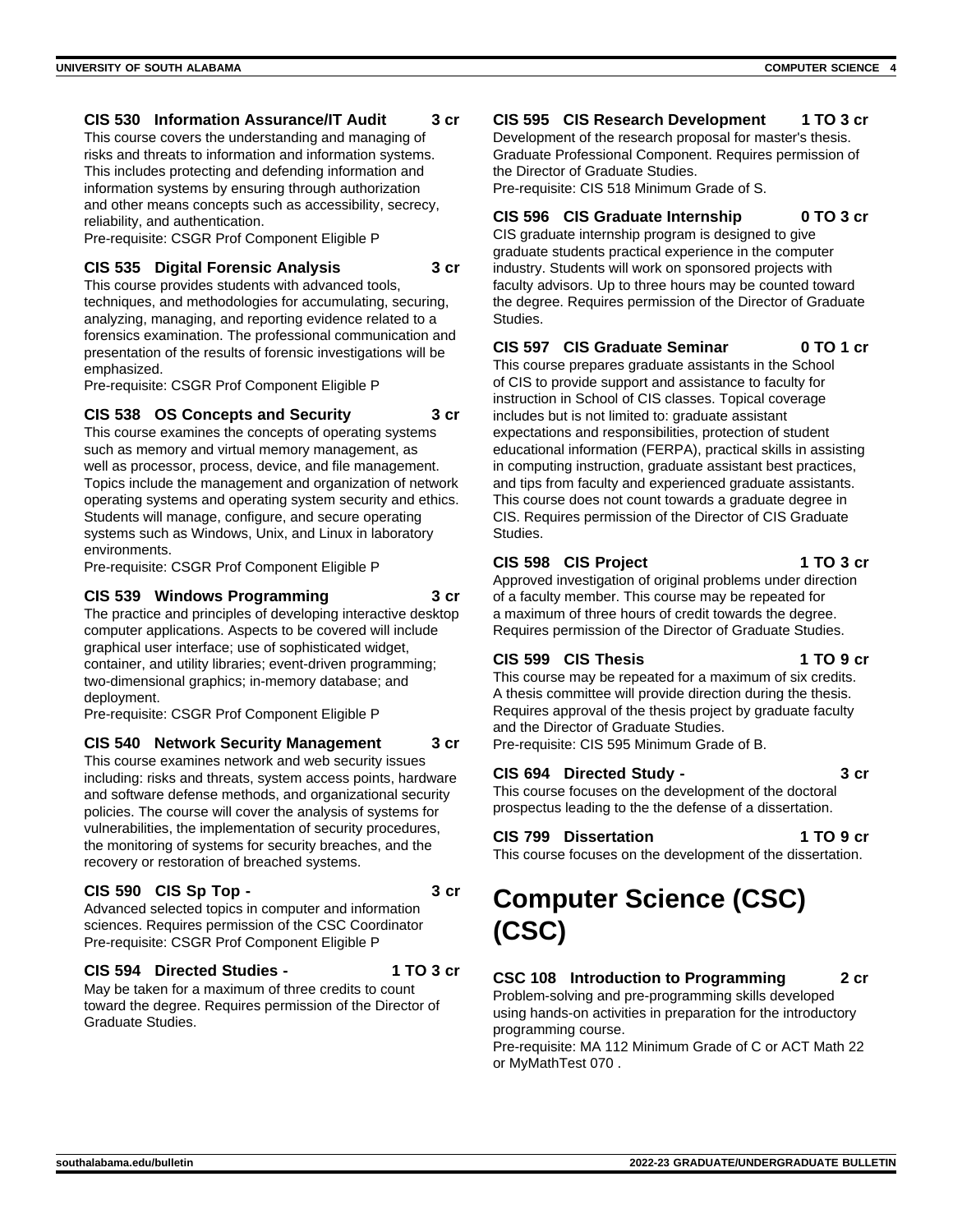#### **CSC 120 Prob Solv and Prog Concepts 4 cr**

An introduction to the design of algorithms and their implementation in a high-level programming language. Topics include: problem solving strategies, programming concepts, programming environment, control structures, methods, arrays, searching, sorting, object-oriented programming, and file input/output.

Pre-requisite: (MA 113 Minimum Grade of C or MA 172 Minimum Grade of C) or (MA 115 Minimum Grade of C or MA 121 Minimum Grade of C) or (MA 125 Minimum Grade of C or MA 132 Minimum Grade of C) or ACT Math 27 or MyMathTest 090 .

#### **CSC 121 Prob Solv and Prog Concepts II 4 cr**

Continuation of CSC 120. Topics include: object-oriented programming concepts, abstract data types, graphical user interfaces and event-driven programming, exception handling, text and binary file I/O, and an overview of dynamic data structures.

Pre-requisite: CSC 120 Minimum Grade of C or CIS 120 Minimum Grade of C.

### **CSC 190 CSC Special Topics - 1 cr**

Selected topics in computer science. Prerequisite: Permission of the CSC coordinator.

#### **CSC 228 Digital Logic Computer Arch 3 cr**

Topics include: Boolean algebra, minimization techniques, combinatorial and sequential circuit analysis, memory organization, microprocessor concepts, and CPU architecture.

Pre-requisite: CSC 120 Minimum Grade of C.

#### **CSC 231 Intro Data Structures Algs 4 cr**

The course will cover techniques to organize and access collections of data, definition, implementation, and use of Classes and Abstract Data Types(ADT). Topics include: stacks, queues, heaps, search trees, recursion, algorithmic complexity, advance searching and sorting algorithms, and graphs and their application to problems.

Pre-requisite: (CSC 120 Minimum Grade of C or CIS 210 Minimum Grade of C or CPE 260 Minimum Grade of C).

#### **CSC 311 Networking and Communications 3 cr**

An introduction to computer networks. Topics include: data transmission, network architectures, file compression algorithms, communication devices and protocols, network routing and flow algorithms.

Pre-requisite: CSC 231 Minimum Grade of C or CSC 230 Minimum Grade of C. CSC 230 can be taken concurrently with this course.

#### **CSC 320 Computer Org-Architect 3 cr**

An introduction to computer organization using a top down approach from system component to the register level, internal representation of data, general assembly and linking concepts, addressing modes, and introduction to a specific processor, its architecture and operating system. Pre-requisite: CSC 228 Minimum Grade of C and CSC 230 Minimum Grade of C or CSC 231 Minimum Grade of C.

#### **CSC 322 Operating Systems 3 cr**

This course covers the development of operating systems that control computing systems. Topics include: file systems, process management, scheduling, memory management (real and virtual), security, and concurrency. Case studies of operating systems are examined. Pre-requisite: CSC 231 Minimum Grade of C.

#### **CSC 324 Database Concepts 3 cr**

Introduction to database design and implementation. Aspects of data modeling, database design theory, storage, indexing, and database application development. Entity-relationship model, relational data model, schema refinement, normal forms, file organizations, index structures, and embedded SQL application development. Pre-requisite: CSC 231 Minimum Grade of C.

### **CSC 331 Software Engineering Prin - W 3 cr**

Models, techniques, and tools used in project management. Topics include: software development process, task scheduling, estimation and progress measurement. Coordination of development teams. Standards, testing plans, configuration management, metrics and use of CASE tools, system delivery and maintenance strategies. Pre-requisite: ( (CSC 231 Minimum Grade of C or CSC 230 Minimum Grade of C or CIS 230 Minimum Grade of C) ) and CA 275 Minimum Grade of C. CA 275 can be taken concurrently with this course.

### **CSC 332 Adv Data Structures and Algs 3 cr**

Techniques for the design and analysis of efficient algorithms, emphasizing methods useful in practice. Topics covered include: mathematical foundations; all five asymptotic notations; analytic, empirical, and qualitative evaluation techniques; sorting algorithms; balanced trees (2-3-4 trees and red-black trees); dynamic programming; and NP-completeness.

Pre-requisite: CSC 231 and MA 267 .

# **CSC 333 Prog Language Theory 3 cr**

Formal examination of programming languages. Formal Language concepts including syntax and basic grammars are studied. Language features such as data types and structures, control structures, and data flow are examined. The run-time environment and the process of interpretation/ compilation are covered. Interpreter and compilation techniques are introduced.

Pre-requisite: CSC 331 Minimum Grade of C.

#### **CSC 399 Conc and Distributed Comp 3 cr**

This course focuses on security issues in concurrent and distributed systems. Security features in the current advent of cloud computing are vital. Example topics include secure multi-threading, agent-based security, security policy composition, secure compartmentalization and more. Pre-requisite: CSC 311 Minimum Grade of C and CSC 322 Minimum Grade of C.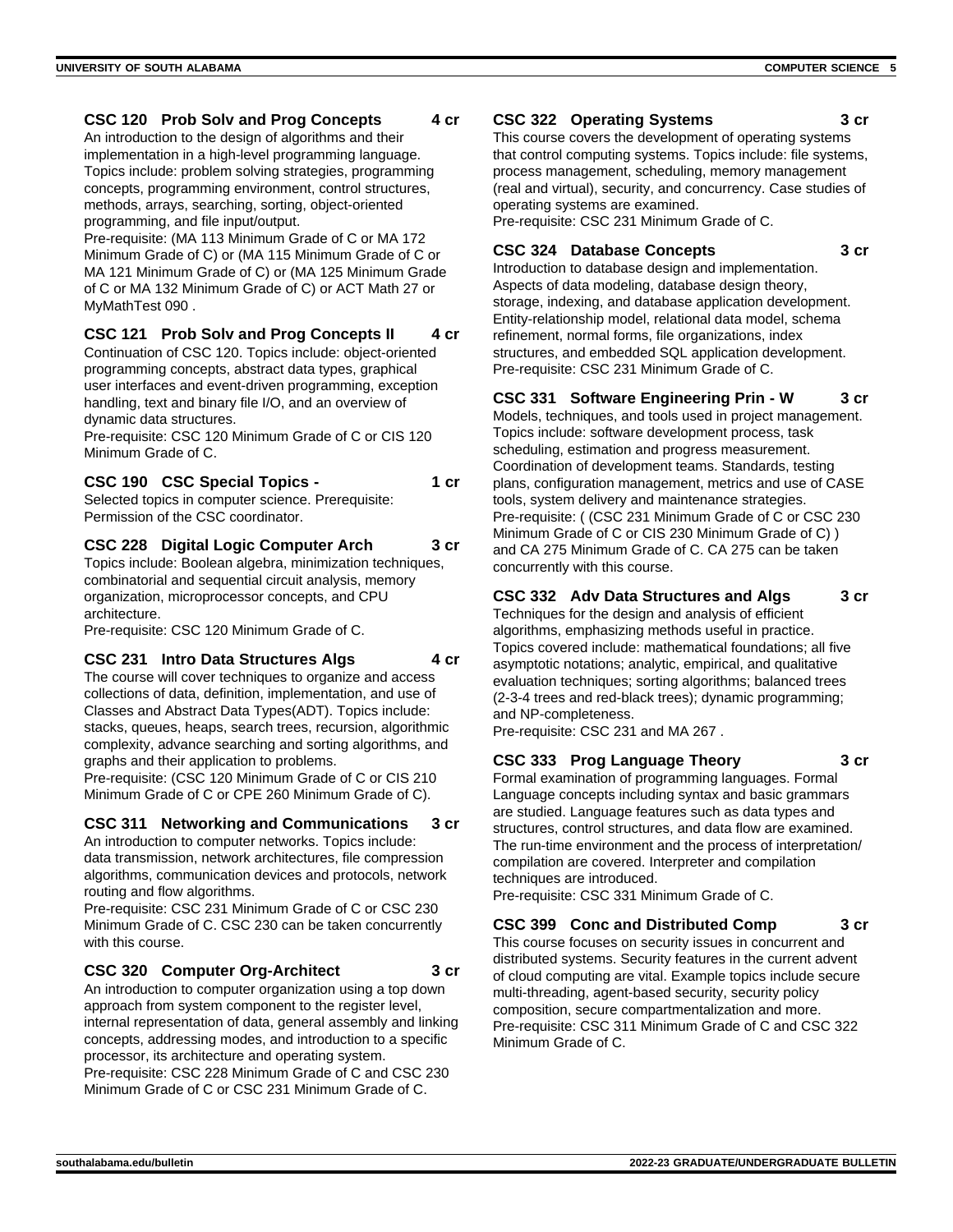### **CSC 404 Web Tech & Knowledge Modeling 3 cr**

The students will learn knowledge service design based on Web technologies and will develop a knowledge service project during the course. The course will highlight the features of different Web Services Technologies and introduce various Scripting Languages, provide an up-todate survey of developments in Web Services Technologies, and Knowledge Modeling.

Pre-requisite: (CSC 320 Minimum Grade of C or CSC 331 Minimum Grade of C).

### **CSC 410 Compiler Design-Construction 3 cr**

Lexical analysis, syntactic analysis, intermediate code generation, object code generation, optimization, memory use, generators for scanners and parsers.

Pre-requisite: CSC 332 Minimum Grade of C and CSC 333 Minimum Grade of C and CSC 320 Minimum Grade of C or EE 264 Minimum Grade of C.

#### **CSC 411 Comm - Network Analysis 3 cr**

Data communications and computer networks. An in-depth treatment of network architectures and protocols for both WANS and LANS. Topics include: network routing and flow algorithms, internet working, and distributed systems. Pre-requisite: CSC 311 Minimum Grade of C and (CSC 322 Minimum Grade of C or CIS 322 Minimum Grade of C).

#### **CSC 412 Real-Time Software Systems 3 cr**

Design and implementation of software for real-time computer systems. Survey of typical real-time systems; techniques for code-conversion, error checking, and transmission monitoring.

Pre-requisite: CSC 311 Minimum Grade of C and CSC 322 Minimum Grade of C and CSC 332 Minimum Grade of C. CSC 322 can be taken concurrently with this course.

#### **CSC 413 Computer Graphics 3 cr**

An in-depth study of hardware and software techniques used in computer graphics. Study of display and entry devices, including refresh, storage, and raster scan topics. Software techniques will include display files, windowing, clipping, two and three-dimensional transformations, and hidden-surface removal.

Pre-requisite: (CSC 231 Minimum Grade of C) and (MA 237 Minimum Grade of C or MA 227 Minimum Grade of C).

#### **CSC 414 Modeling and Simulation 3 cr**

Analytic and simulation models developed using deterministic and stochastic techniques. Topics include: event-driven simulations, queuing theory, Markov processes, and dynamical systems. "Real World" project required.

Pre-requisite: (CSC 230 Minimum Grade of C or CIS 230 Minimum Grade of C) and (MA 126 Minimum Grade of C or MA 233 Minimum Grade of C) and (ST 310 Minimum Grade of C or ST 275 Minimum Grade of C) or ST 315 Minimum Grade of C or ST 320 Minimum Grade of C.

#### **CSC 415 Numerical Analysis 3 cr**

Mathematical preliminaries, solving linear systems numerical solution of ordinary and partial differential equations.

Pre-requisite: (CSC 230 Minimum Grade of C or CIS 230 Minimum Grade of C) and (MA 126 Minimum Grade of C or MA 233 Minimum Grade of C).

## **CSC 416 AI Theory and Programming 3 cr**

Introduction to basic concepts, implementation techniques, and philosophies of artificial intelligence and intelligent systems. Introduction to expert systems, fuzzy logic systems, neural networks, and techniques for artificial intelligence programming. The fundamentals of an AI programming language (LISP or PROLOG) will be presented. The language will then be used to solve problems in typical AI applications. Pre-requisite: CSC 332 Minimum Grade of C or CSC 231 Minimum Grade of C.

### **CSC 417 Computer Game Development 3 cr**

Introduction to computer game development, including a variety of related topics. The course will be driven by research/technical paper discussions, student presentations and projects. The direction of the course will be guided to some extent by student interest.

Pre-requisite: CSC 331 Minimum Grade of C or EE 368 Minimum Grade of C.

# **CSC 418 Adv Game & Simulation Dev 3 cr**

This course will cover advance topics related to the development of game and simulation software. Topics include game physics, collision techniques, game mechanics, level design, artificial intelligence, and security. Students will design and implement a game or simulation program that includes elements of artificial intelligence. Pre-requisite: CSC 417 Minimum Grade of C.

#### **CSC 426 Data Mining 3 cr**

This course provides an in-depth study of data mining. Course content includes data preparation, feature selection, pattern mining, classification, clustering, and sequence mining. New research areas in data mining will also be discussed.

Pre-requisite: CSC 332 Minimum Grade of C.

# **CSC 428 Introduction to Bioinformatics 3 cr**

Students in this course will study algorithms pertaining to bioinformatics (e.g. sequence alignment, biological database search, and phylogeny reconstruction); gain hands-on experience using bioinformatics tools; and understand the interaction of computer science and modern biology within the context of data-driven knowledge discovery. Pre-requisite: CSC 230 Minimum Grade of C.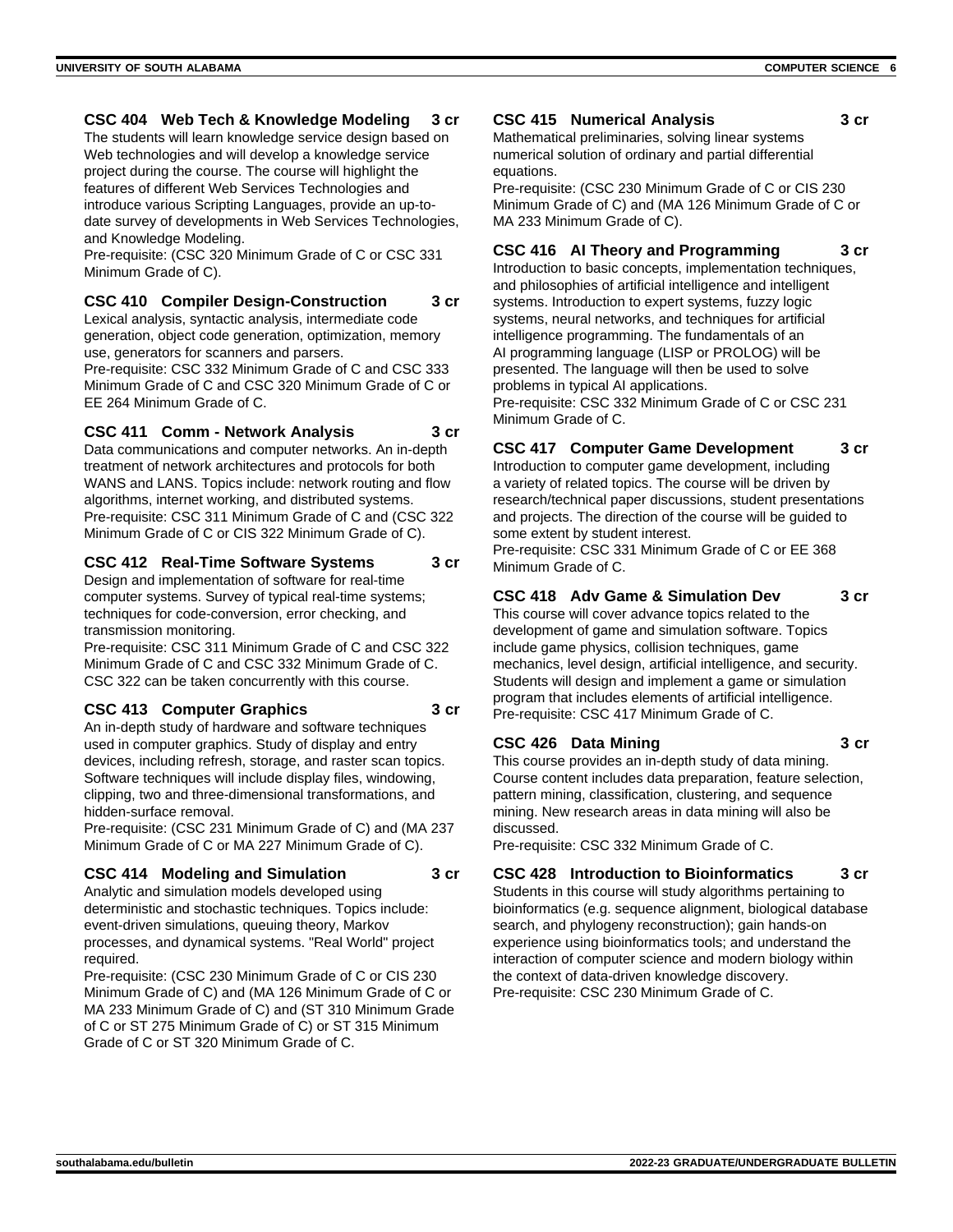#### **CSC 433 Adv AI Theory and Programming 3 cr**

A study of advanced AI theory and implementation. Topics include neural networks, probability learning, and a variety of related topics. A programming language (LISP or R) will be utilized to solve complex industry problems associated with AI applications.

Pre-requisite: CSC 416 Minimum Grade of C.

# **CSC 434 Form Lang - Automata Theory 3 cr**

Mathematical preliminaries, languages, context-free grammars, parsing, normal forms, finite automata, regular languages, pushdown automata, Turing machines. Pre-requisite: (CSC 333 Minimum Grade of C or CSC 340 Minimum Grade of C).

#### **CSC 440 Secure Software Engineering 3 cr**

The objective of this course is to enhance the security of software by introducing sound security principles that should be incorporated into the software development process. Students will learn a risk management framework and best practices for software security including code reviews, architectural risk analysis, penetration testing, risk-based security test, abuse cases, security requirements, and security operations. Students will also learn common flaws that lead to exploitation and be able to identify and mitigate such errors in practice. Out of class labs and exercises reinforce concepts presented in class.

Pre-requisite: CSC 331 Minimum Grade of C and CSC 320 Minimum Grade of C or EE 264 Minimum Grade of C. CSC 320 can be taken concurrently with this course.

#### **CSC 450 Surreptitious Software 3 cr**

Students in this course will learn about algorithms for software protection and learn how to use tools for program transformation. Specific topics include obfuscation, watermarking, tamperproofing, birthmarking, and hardware protection. Programming projects will be required in several different languages and course activities will involve preparing student-led lectures, working on programming projects, and writing reports.

Pre-requisite: CSC 440 Minimum Grade of C.

#### **CSC 457 Data Warehousing 3 cr**

This course focuses on the design, development and usage of data warehouses. Course content includes dimensional modeling, ETL processes, physical design, and analytical processing. New research areas related to data warehousing technology will also be discussed. Pre-requisite: CIS 324 Minimum Grade of C or CSC 324 Minimum Grade of C.

# **CSC 460 Security of HW Implementations 3 cr**

The objective of this course s for the student to build upon logic and architectural principles as applied to hardware designs. The key theme of the course is the security impacts of hardware design implementations.

Pre-requisite: (CSC 320 Minimum Grade of C or EE 264 Minimum Grade of C).

# **CSC 485 Cyber-Physical Security 3 cr**

This course focuses on the Security of Cyber-Physical Systems (CPS) and Internet of Things (IoT) that go beyond topics commonly considered in Computer and Network Security. This course aims to prepare participants for the cutting edge research undergoing in both areas. The successful participation in this course will require reading number of research papers, presenting learned material, active participation in in-class discussions, and successful accomplishment of a small research project. Pre-requisite: CSC 311 Minimum Grade of C and CSC 322 Minimum Grade of C.

# **CSC 490 Special Topics 3 cr**

Advanced selected topics in computer science. Prerequisite: Permission of the CSC Coordinator.

**CSC 504 Web Tech & Knowledge Modeling 3 cr**

The students will learn knowledge service design based on Web technologies and will develop a knowledge service project during the course. The course will highlight the features of different Web Services Technologies and introduce various Scripting Languages, provide an up-todate survey of developments in Web Services Technologies, and Knowledge Modeling.

**CSC 510 Compiler Design-Construction 3 cr** Lexical analysis, syntactic analysis, intermediate code generation, object code generation, memory use, generators

for scanners and parsers. Pre-requisite: CSGR Prof Component Eligible P

# **CSC 511 Comm-Network Analysis 3 cr**

Data communications and computer networks. An in-depth treatment of network architectures and protocols for both WANs and LANs. Topics include: network routing and flow algorithms, internet working, and distributed systems. Pre-requisite: CSGR Prof Component Eligible P

#### **CSC 512 Real -Time Software Systems 3 cr**

Design and implementation of software for real-time computer systems. Survey of typical real time systems; techniques for code conversion, error checking, and transmission monitoring. Pre-requisite: CSGR Prof Component Eligible P

#### **CSC 513 Computer Graphics 3 cr**

An in-depth study of hardware and software techniques used in computer graphics. Study of display and entry devices, including refresh, storage, and raster scan topics. Software techniques will include display files, windowing, clipping, two and three-dimensional transformation, and hidden-surface removal.

Pre-requisite: CSGR Prof Component Eligible P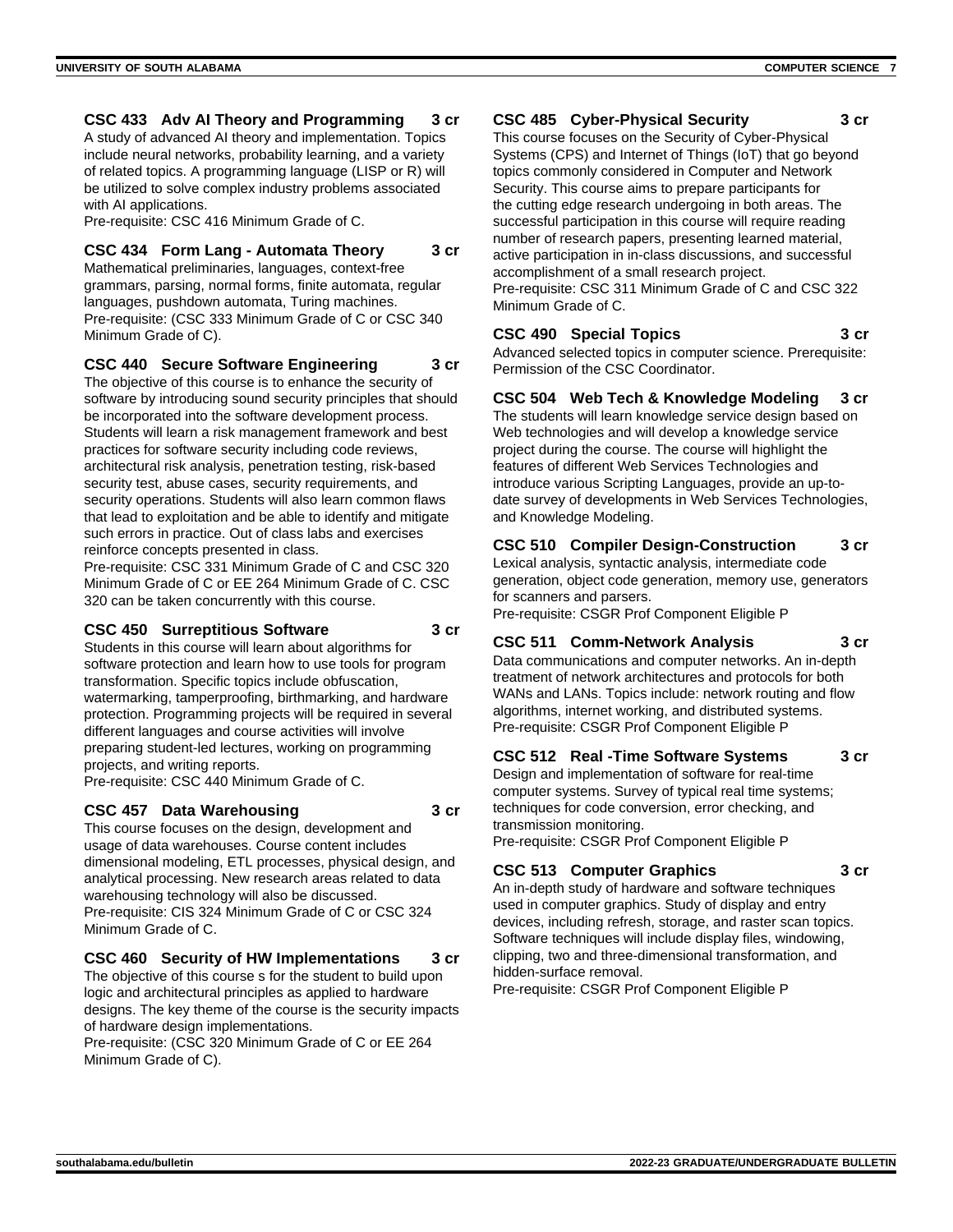#### **CSC 514 Modeling and Simulation 3 cr**

Analytic and simulation models developed using deterministic and stochastic techniques. Topics include: event-driven simulations, queueing theory, Markov processes, and dynamical systems. "Real World" project required.

Pre-requisite: CSGR Prof Component Eligible P

#### **CSC 515 Numerical Analysis 3 cr**

Mathematical preliminaries, solving linear systems, numerical solution of ordinary and partial differential equations.

Pre-requisite: CSGR Prof Component Eligible P

#### **CSC 516 AI Theory and Programming 3 cr**

Introduction to basic concepts, implementation techniques, and philosophies of artificial intelligence and intelligent systems. Introduction to expert systems, fuzzy logic systems, neural networks, and techniques for artificial intelligence programming. The fundamentals of an AI programming language (LISP or PROLOG) will be presented. The language will then be used to solve problems in typical AI applications. Prerequisite: Graduate Professional Component Standing.

Pre-requisite: CSGR Prof Component Eligible P

#### **CSC 517 Computer Game Development 3 cr**

Introduction to computer game development, including a variety of related topics. The course will be driven be research/technical paper discussions, student presentations, and projects. The direction of the course will be guided to some extent by student interest.

Pre-requisite: CSGR Prof Component Eligible P

#### **CSC 520 Computer Architecture 3 cr**

Instruction set design, pipelining, instruction-level parallelism, memory hierarchy design, and multiprocessors. Pre-requisite: CSGR Prof Component Eligible P

#### **CSC 522 Performance Eval of Algorithms 3 cr**

Mathematical foundations; analytic, empirical, and qualitative evaluation techniques; dynamic programming, greedy algorithms, graph algorithms; and selected advanced topics.

Pre-requisite: CSGR Prof Component Eligible P

#### **CSC 524 Computer Language Design 3 cr**

A study of programming language design and specification, including the compiling process, parsing, BNF grammars, and models of semantics. Differences between interpreters, assemblers, and compilers will be studied. Pre-requisite: CSGR Prof Component Eligible P

#### **CSC 525 Complexity Theory 3 cr**

Mathematical preliminaries, languages, finite automata, Turing machines, decidability, recursive function theory, complexity, tractability and NP-complete problems. Pre-requisite: CSGR Prof Component Eligible P

#### **CSC 526 Data Mining 3 cr**

This course provides an in-depth study of data mining. Course content includes data preparation, feature selection, pattern mining, classification, clustering, and sequence mining. New research areas in data mining will also be discussed. Laboratory assignments will provide students with opportunities to interact with and develop data mining technologies.

Pre-requisite: CSGR Prof Component Eligible P

# **CSC 527 Software Engineering Princ 3 cr**

Advanced concepts of software engineering will be discussed. Program testing techniques including: structured design and walk throughs, proving program correctness and verifiability, and system coding standardization and integration will be covered in depth. Software team formulation and management techniques will be discussed. Pre-requisite: CSGR Prof Component Eligible P

# **CSC 528 Introduction to Bioinformatics 3 cr**

Bioinformatics is a highly interdisciplinary course between computer science and biology. It focuses on the analysis of proteins, genes, and genomes using computing technologies such as computer algorithms and computer databases. Students in this course will learn algorithms and databases pertaining to bioinformatics (e.g., sequence alignment, suffix tree and its biological/biomedical applications, genome alignment, biological/biomedical database search, and phylogeny reconstruction); gain knowledge and hands-on experience of bioinformatics tools; understand the interaction between computer science (in particular, semantic technologies) and modern biology within the context of data-driven knowledge discovery. Pre-requisite: CSGR Prof Component Eligible P

# **CSC 532 Distributed Systems 3 cr**

This course will further enhance the students understanding of the details of how an operating system functions. It will focus on the advanced concepts associated with distributed systems. The student will learn the underlying concepts of such systems and the algorithms needed to provide the required synchronization and communication. Pre-requisite: CSGR Prof Component Eligible P

# **CSC 533 Art Intel-Heuristic Prog 3 cr**

Methods of heuristic programming, the production of intelligent algorithms, and simulation of human cognitive processes will be studied. AI languages, such as LISP and PROLOG, will be discussed. Attention placed on the relationship between man-made machines (robots) and biological organisms with natural intelligence. Expert Systems and neural network research will be studied. Pre-requisite: CSGR Prof Component Eligible P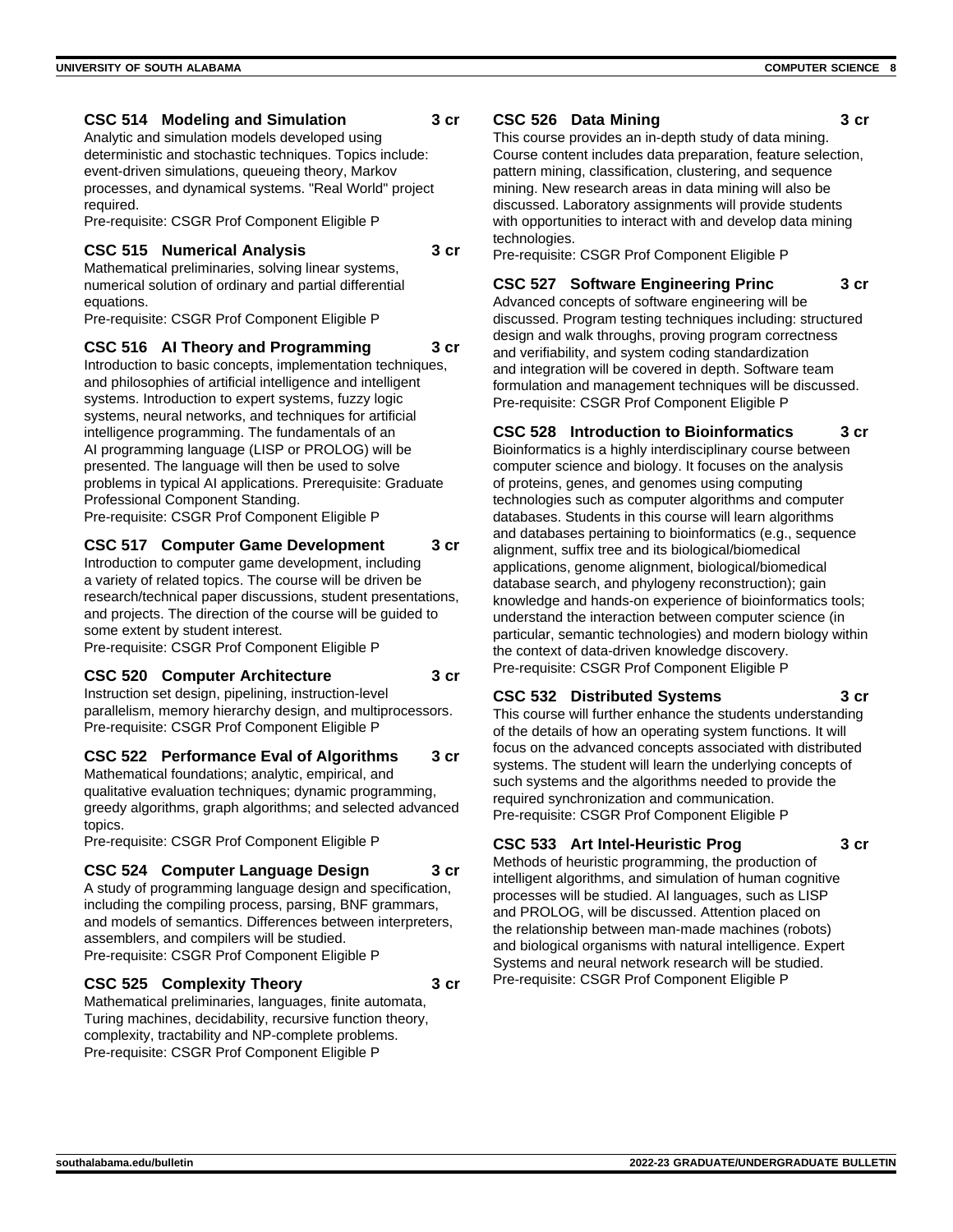### **CSC 550 Surreptitious Software 3 cr**

Students in this course will learn about Algorithms for software protection and learn how to use tools for program transformation. Specific topics include obfuscation, watermarking, tamperproofing, birthmarking and hardware protection. Programming projects will be required in several different languages and course activities will involve preparing student-led lectures, working on programming projects, and writing reports.

Pre-requisite: CSGR Prof Component Eligible P

#### **CSC 557 Data Warehousing 3 cr**

This course focuses on the design, development and usage of data warehouses. Course content includes dimensional modeling, ETL processes, physical design, and analytical processing. New research areas related to data warehousing technology will also be discussed. Pre-requisite: CSGR Prof Component Eligible P

#### **CSC 560 Security of HW Implementations 3 cr**

The objective of this course is for the student to build upon logic and architectural principles as applies to hardware designs. The key theme of the course is the security impacts of hardware design implementations.

Pre-requisite: CSGR Prof Component Eligible P

#### **CSC 580 Data Security 3 cr**

The objective of this course is to introduce the inherent strengths and limitations of cryptography in data security applications, focusing on the basic principles of message privacy, key negotiation, and key management. The course covers various aspects of symmetric and asymmetric ciphers and provides a broad coverage of the core areas for engineering cryptographic systems. Students will be expected to implement and analyze simple crytographic schemes and read supporting articles and papers for presentation. Prerequisite: CIS Graduate Professional Component.

Pre-requisite: CSGR Prof Component Eligible P

#### **CSC 582 Network Security 3 cr**

The objective of this course is to provide students with the knowledge and skills to begin supporting network security within an organization. Students will gain an understanding of fundamental network security concepts and mechanisms, be able to identify security threats and vulnerabilities, and help respond to and recover from security incidents. The course will provide an understanding of how to design and build secure network algorithms and environments while gaining an in-depth knowledge of protocol security, intrusion detection, and principles of cyber defense. Pre-requisite: CSGR Prof Component Eligible P

### **CSC 585 Cyber-Physical Security 3 cr**

This course focuses on the Security of Cyber-Physical Systems (CPS) and Internet of Things (IoT) that go beyond topics commonly considered in Computer and Network Security. This course aims to prepare participants for the cutting edge research undergoing in both areas. The successful participation in this course will require reading number of research papers, presenting learned material, active participation in in-class discussions, and successful accomplishment of a small research project. Pre-requisite: CSGR Prof Component Eligible P

# **CSC 590 CSC Sp Top - 3 cr**

Advanced selected topics in computer science. Prerequisite: Permission of the CSC coordinator. Pre-requisite: CSGR Prof Component Eligible P

# **CSC 595 CS Project Proposal Develop 1 TO 3 cr**

Development of the project proposal for the Computer Science specialization master's project. Prerequisite: Graduate Professional Component and Permission of the Director of Graduate Studies. Pre-requisite: CIS 518 Minimum Grade of S.

#### **CSC 598 Computer Science Project 1 TO 3 cr**

This course may be repeated for a maximum of six (6) credits. A CIS project committee will provide direction during the project. Prerequisites: Approval of project proposal by student's project committee and permission of the Director of CIS Graduate Studies.

Pre-requisite: (CSC 595 Minimum Grade of B and CS CSC Project P ).

# **CSC 612 Cybersecurity 3 cr**

This course focuses on developing expertise and preparation for independent research in Cybersecurity through an in-depth review of the Cybersecurity literature. The student will be conversant in broad issues and trends in Cybersecurity as defined by skill sets and occupations.

#### **CSC 626 Advanced Big Data 3 cr**

This course focuses on developing expertise and preparation for independent research in big data through an in--depth review of the big data and data science literature. The student will be conversant in broad issues and trends in big data as defined by current tools and technologies.

# **Process Technology (IPT) (IPT)**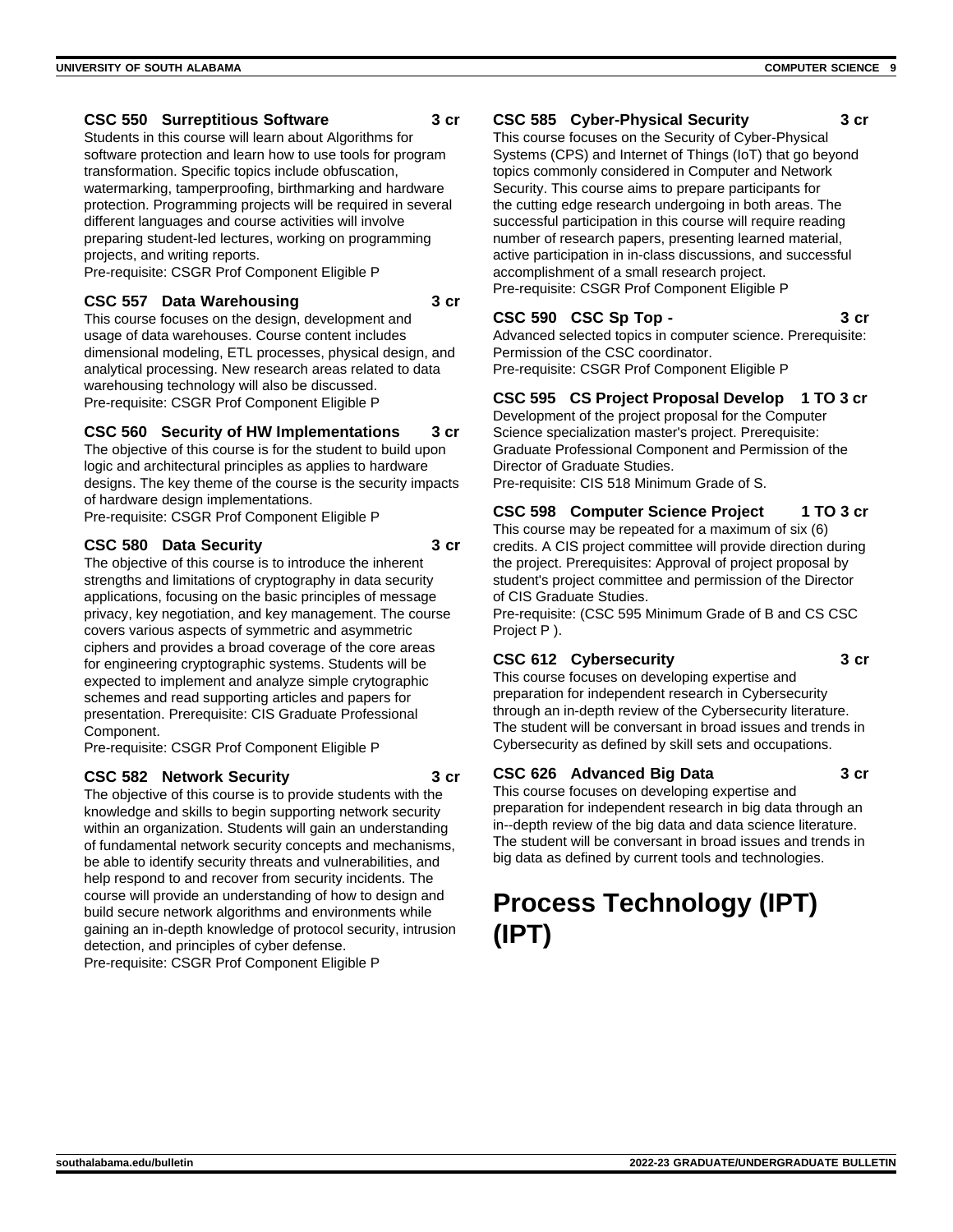#### **IPT 113 Intro to Process Technology 3 cr**

Introduction to Process Technology is part of the NAPTA Series for Process Technology. It provides learning material for the first course of a process technology program. The course was developed in partnership with Industry and Education. It covers history of the process industry, green technologies, career as a process technician, working as a team member, basic physics, basic chemistry, safety, health and environmental protection, principles of quality and process equipment. It explores the industry s modernday processes and legislative influences and includes new critical thinking. This course is the foundation for and supports a consistent curriculum and exit competencies for process technology graduates.

#### **IPT 141 Process Quality 3 cr**

Process Quality is part of the NAPTA Series for Process Technology. This course is the study of the background and application of quality concepts. Topics include team skills, quality tools, and economics and continuous improvement. Students will define terms associated with quality systems; demonstrate team skills; and apply principles and tools of quality to process systems. The course was developed in partnership with Industry and Education. It covers Total Quality Management (TQM), customer service and personal effectiveness, team skills, variance and operating consistency, continuous improvement and corrective/ preventive action, group problem solving, Statistical Process Control (SPC), data collection, analysis and interpretation. This course supports a consistent curriculum and exit competencies for process technology graduates.

#### **IPT 142 Process Technology I - Equip** 4 cr

Process Technology I - Equipment is part of the NAPTA Series for Process Technology. It focuses on the tools and equipment of the process industry. The course was developed in partnership with Industry and Education and provides a common national standard for the process technology equipment course of a process technology degree program. It covers piping, tubing, hoses & fittings, valves, pumps, compressors, turbines, motors & engines, power transmission & lubrication, heat exchangers, cooling towers, furnaces, boilers, filters, dryers, vessels, towers & columns, reactors, tanks & drums, flares, and process diagrams. This course includes a lab and field trip where students will demonstrate their ability to identify and describe the purpose of process equipment. This course supports a consistent curriculum and exit competencies for process technology graduates.

### **IPT 143 Process Technology II, Systems 3 cr**

Systems is one of the eight core courses in the Process Technology Curriculum, sponsored by the North American Process Technology Alliance. It has been created to train students for careers as Process Technicians in the chemical process industry. This course is a critical building block in preparation for Process Technology III Operations and Process Troubleshooting. Process Technology II Systems introduces students to many process industry related Systems concepts including basic systems, the purpose and function of specific process systems, the methods of controlling process systems and abnormal process conditions. A strong emphasis in distillation basics and operation will be pursued.

#### **IPT 151 Safety, Health and Environment 3 cr**

Safety, Health and Environment are part of the NAPTA Series for Process Technology. This course covers the development of knowledge and skills to reinforce the attitudes and behaviors required for safe and environmentally sound work habits. Emphasis is placed on safety, health, and environmental issues in the performance of all job tasks and regulatory compliance issues. Students will list components of a typical plant safety and environmental program; describe the role of a process technician in relation to safety, health, and environment; and identify and describe safety, health, and environmental equipment uses. The course was developed in partnership with Industry and Education. It covers types of hazards and their effects, site security, hazard controls, process safety management, audits, investigations and reporting, work permitting systems, personal protective equipment and first aid, fire, rescue and emergency response. This course supports a consistent curriculum and exit competencies for process technology graduates.

#### **IPT 171 Process Instrumentation 3 cr**

Process Instrumentation is part of the NAPTA Series for Process Technology. This course is the study of instruments and instrument systems used in chemical processing industry, including terminology, primary variables, symbology, control loops, and basic troubleshooting. Students will identify and explain the function of instruments used in the chemical processing industry; explain the relationship of process control elements in a control loop; and define and apply terms and symbols used in instrumentation. The course was developed in partnership with Industry and Education. It covers process variables, elements and instruments, control loops, switches, relays, alarms, instrument air systems, interlocks, symbology, and instrumentation troubleshooting. This course supports a consistent curriculum and exit competencies for process technology graduates.